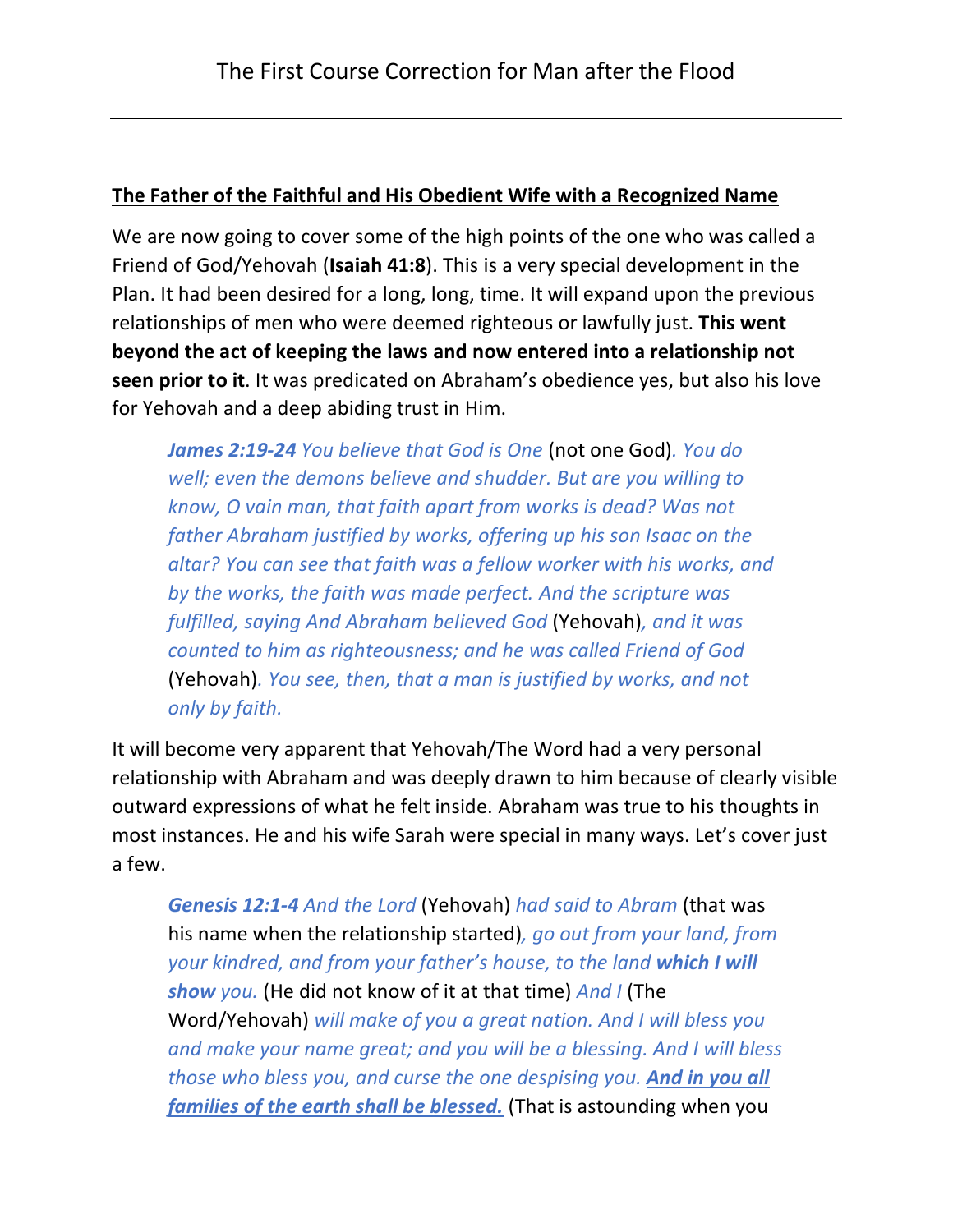think about the magnitude of that promise.) *And Abram went out, even as the Lord* (Yehovah) *had spoken to him.*

This was a big decision by the Elohim. Every family of the earth would be blessed through Abram if he followed the directions and instructions from Yehovah. This was not a simple matter, for he had to leave absolutely everything behind except for his wife, nephew, some servants and some livestock, etc. He would be going to a place he knew nothing about, all on the word of Yehovah. **This was a defining moment in their relationship.** His works would demonstrate to Yehovah that he really did want to please Him and trust in everything He spoke to him. Abram displayed a meek, humble, and contrite spirit in all that he was asked to do. This all summed up speaks of love beyond measure. Abram wanted a relationship with Him above all else. He completely sought Him out. Hebrews addresses this.

*Hebrews 11:6 But without faith it is impossible to please God, for he who is drawn to God must believe that He is, and He becomes a rewarder to the one who completely seeks Him out.*

*Hebrews 11:8-10 By faith, having been called, Abraham obeyed and went forth to a place which he was about to receive for an inheritance, not understanding where it was that he was going. By faith he sojourned in a land of promise, as a foreigner, in tents dwelling with Isaac and Jacob, the co-heirs of the same promise. For he looked forward to the city having foundations whose builder and maker is God.*

He had no problem living in tents in this temporary existence. He didn't complain to God about his conditions in the very land he was supposed to inherit. Most would have, they would have seen the houses, villages, towns, and cities built there and complained about not having their own. Not Abraham. He was patient in many respects, just like the Elohim are. They are also loyal and faithful to one another. Sarah was faithful to her husband and to Yehovah. Her name is mentioned often in scripture. That is important for the Elohim recognized her as being faithful and being a good example for a bride's role to be filled on a spiritual level.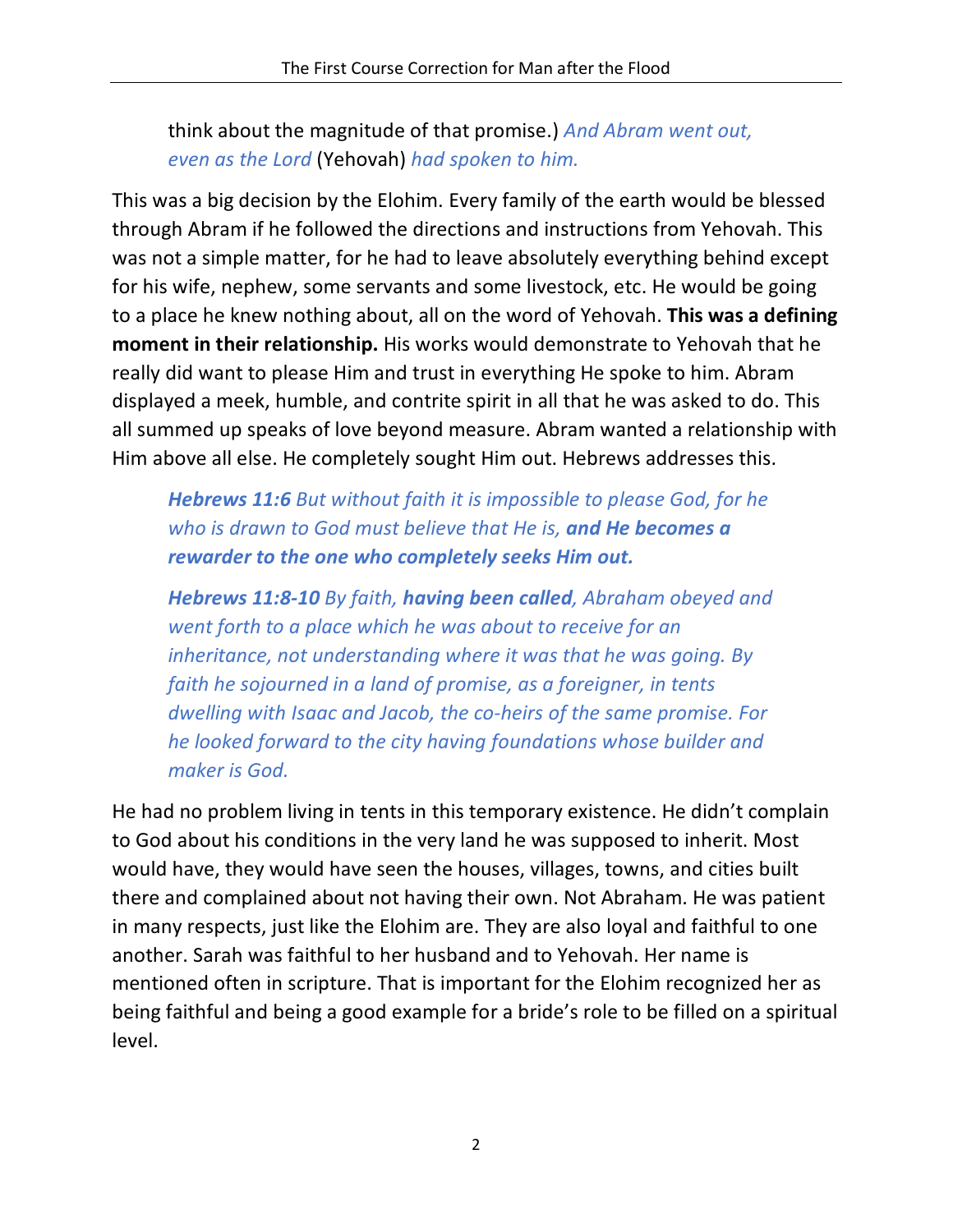*Hebrews 11:11 Also, by faith Sarah herself received power for conceiving seed even beyond the time of age, and gave birth; since she deemed the One having promised to be faithful.*

The apostle Peter tells us that Sarah obeyed Abraham looking to him as lord of the household. **That goes way beyond mother Eve**. Faithfulness is a two-way street and is to be given and received. That is one of the foundation principles of Oneness. That is why They want to see it in a Marriage Covenant. A husband and wife are to work in harmony towards the same goals with each carrying out their own responsibilities and functions for the betterment of the family.

Abraham was tested often; some soft tests and some hard ones. Some he did not do well in and in some he excelled. Why? Because he was as human as the rest of us. A striking tribute of the thoroughness needed to be reached in a relationship with God was made clear when Yehovah was instructing Isaac.

*Genesis 26:1-5 And a famine was in the land besides the famine which was in the days of Abraham.* (Famine was used often as a setting for testing the patriarchs) *And Isaac went to Abimelech king of the Philistines in Gerar. And the Lord* (Yehovah) *appeared to him and said, do not go down to Egypt; stay in the land which I shall say to you. Stay in this land, and I will be with you and bless you, for to you and your seed I will give all these lands. And I will cause to stand My oath which I swore to your father Abraham. And I will increase your seed like the stars of the heavens, and I will give to you and your seed all these lands. And all nations shall bless themselves in your seed,* (Does that all sound familiar? It should, for it is what was promised to his father and his seed) *because Abraham listened to My voice, and guarded My observances, My commands, My statutes, and My laws.*

Abraham was not just obedient in leaving the land of his father and kindred but was faithful in keeping everything he was told to keep; laws, statutes, commands, and the observances of Yehovah! Take a moment and think about this. We are told by many in Christianity today we do not have to do so! On the contrary, these very things are put in place as tests for us, to see if we will be obedient and faithful to them. It is an entry level qualifying test to those being called to be the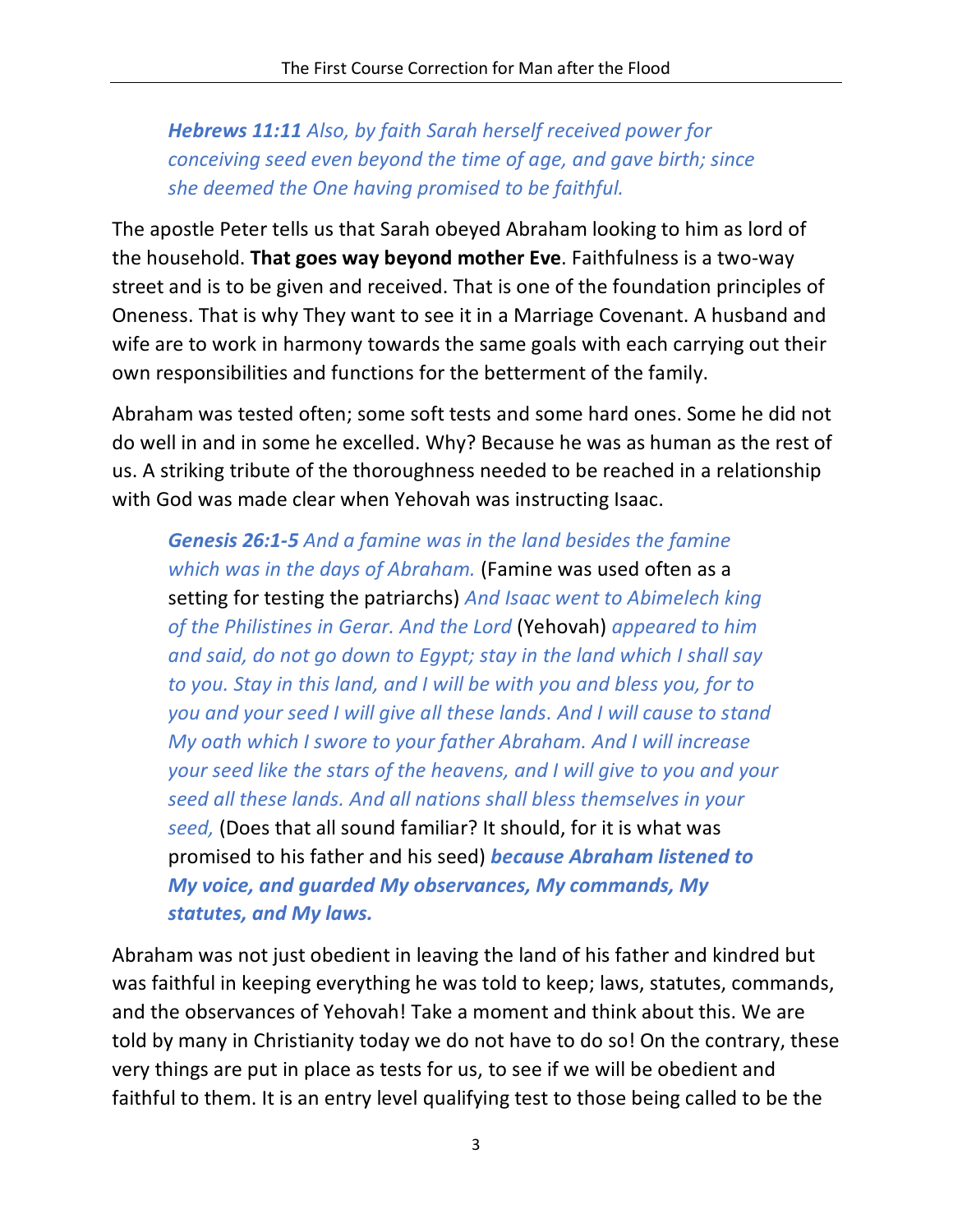Bride in Father' s household. **The prince of the power of the air**, has deceived the whole world with few exceptions as to this. It is all about qualifying to share Eternal Oneness with the Elohim as They grow Their family. **Father has household rules** and they are all spelled out often in scripture from the beginning to the end. All these visible outward signs of Abrahams works of the flesh which reflected the content of his heart qualified Abraham for greatness, even though he did not seek it. He was just happy to live a life with his friend Yehovah and the simple blessings that went with that relationship.

This relationship will expand far beyond the two here; Yehovah and Abraham. Let's jump ahead in the timeline and see how it closes out as to their intimate relationship.

*Revelation 14:1 And I saw, and behold, the Lamb standing on Mount Zion! And with Him were a hundred and forty-four thousand, with the name of His Father having been written on their foreheads.*

*Revelation 14:4-5 These are the ones who were not defiled with women* (seducing pagan beliefs)*, for they are virgins. These are the ones following the Lamb wherever He may go* (just like Abraham did)*. These were purchased from among men as firstfruits to God/Father*  and to the Lamb/Jesus/Messiah/ The Word. And no quile (falsehood) *was found in their mouth* (the word of their testimony **Rev 12:11**) *for they are without blemish before the throne of God/Elohim.*

Abraham's example through and through! This 144,000 will have reached the **threshold of acceptance** set by the Elohim to qualify to enter the household/family as the Eternal Helpmate, the Second Eve.

# **Some firsts: as to recognized roles of father Abraham.**

Abram is the first to be called a Hebrew in the timeline of the Plan of Salvation. A correct translation of that is simply; "**the** descendant of Eber who crossed over the Jordan River." That makes him the father of all Hebrews. That is a physical fatherhood. **One cannot be called a Hebrew unless you are of that descent, no exceptions!** He was the Father of a new nation on the earth. His name Abram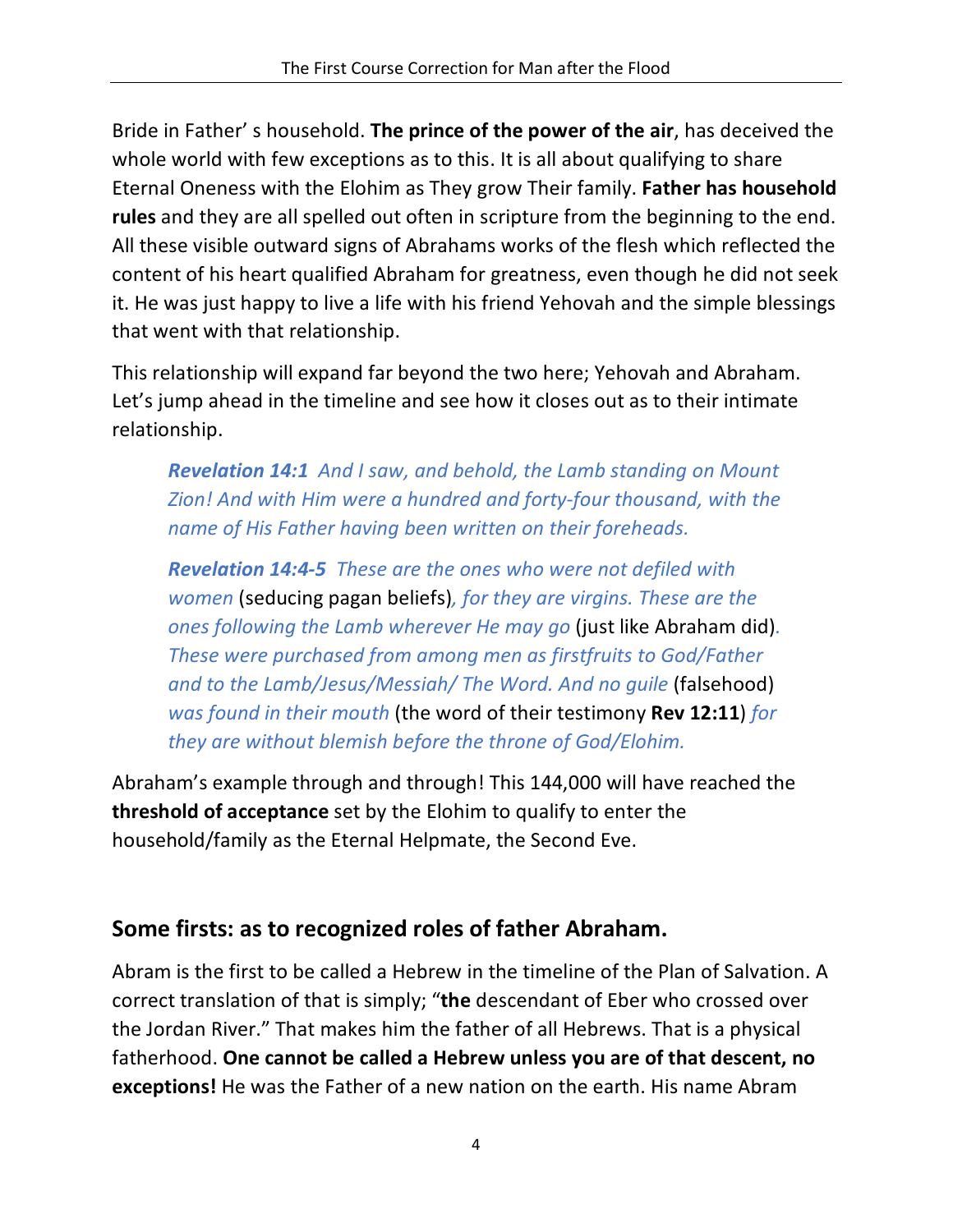simply meant; "uplifted father." That is exactly what he was. He was uplifted to greatness in that function by the Elohim. However, he was also called **father of the Faithful** to all regardless of their genealogical origins which is the spiritual, the better side of things.

*Romans 4:8-12 Blessed is the man to whom the Lord will in no way charge sin. Is this blessedness only on the circumcised or also on the uncircumcised? For we say the faith of Abraham was reckoned as righteousness of character. In what way was that reckoned? Being in circumcision or uncircumcision? Not in circumcision, but in uncircumcision! And he received circumcision as a stamp of genuineness of that righteous character of faith while in uncircumcision, for him to be father of all faithful ones through uncircumcision, for righteous character to be reckoned to them also; and the father of circumcision to those not of circumcision only, but also to those walking by the paths of the faith of our father Abraham during uncircumcision.*

Father of the Faithful, father of Circumcision, and father of all Hebrews. Lots of fatherly examples set in place by him. The Covenant of Circumcision is just the start of better Covenants to come. These are vital to the completion of the Plan of Salvation, which, is patterned after a faithful and loving Marriage Covenant. There will need to be a Second Adam and a Second Eve. The events we see in Genesis about Abraham and Sarah and their faithful relationship, as "one" with the Being we know as Yehovah/The Word, are the underpinning patterns of what is expected on a grander scale to come.

*Genesis 17:1-2 And when Abram was ninety-nine years old, the Lord*  (Yehovah) *appeared to Abram and said to him, I am the Almighty God* (Shadday El, singular)*! Walk before Me and be without blemish and I will make My Covenant between Me and you, and will multiply you exceedingly.*

Yehovah/The Word just revealed himself to Abram by the name Shadday El. It is their Covenant name because He would be the protector of the **physical covenant** that was being put in place.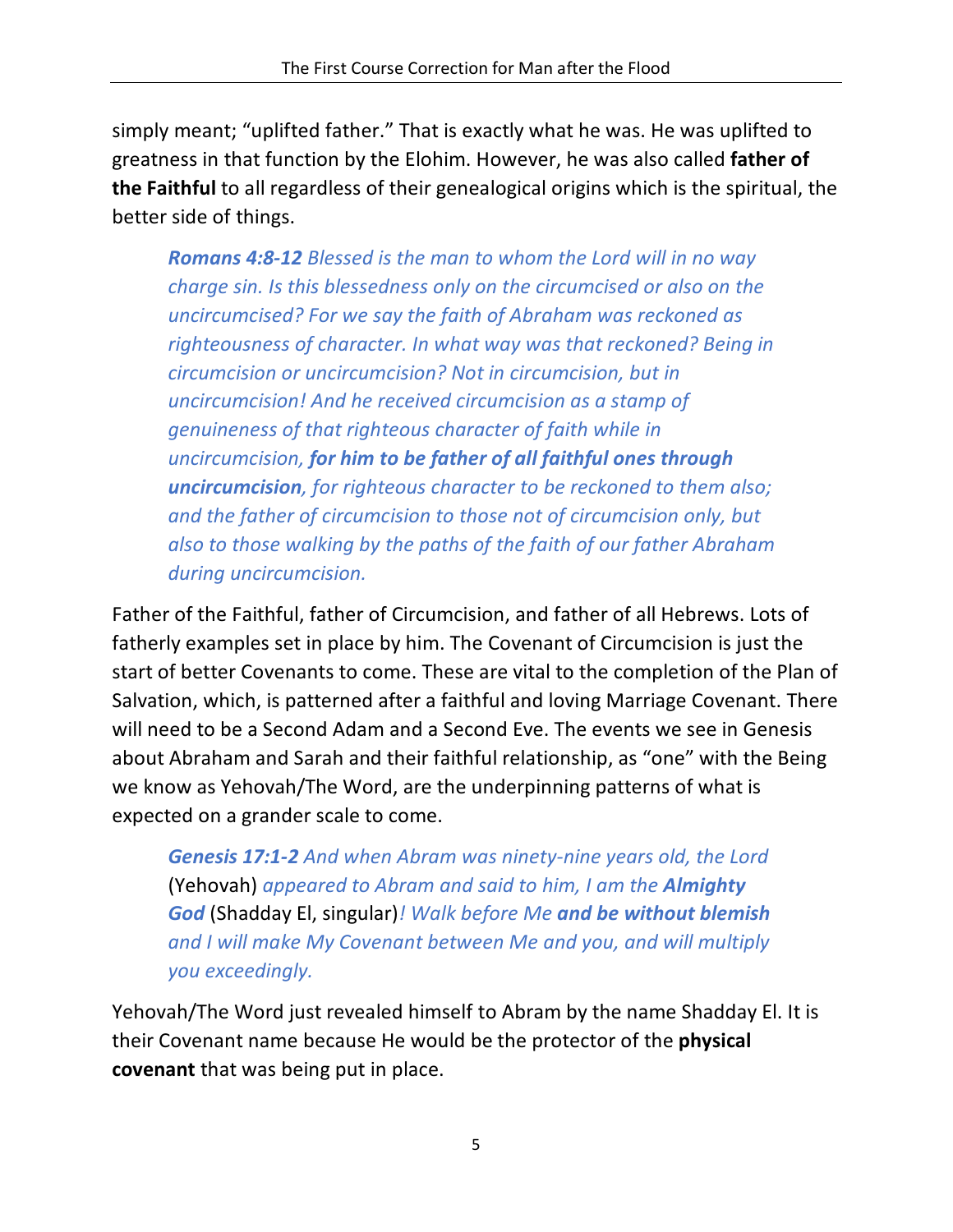*Exodus 6:2-4 And God* (Elohim) *spoke to Moses and said to him, I am Yehovah. And I appeared to Abraham, Isaac, and Jacob as El Shadday and by My name Yehovah I never made Myself known to them. And I established My Covenant with them, to give them the land of Canaan, the land of their sojourn in which they temporarily turned aside to lodge.*

That is very important. The Covenant relationship between the Patriarchs and Almighty God (Shadday El) was predicated on His promise to keep them safe for doing what He had them do. It is a physical covenant, thus He was the Almighty God (El) among all the gods (elohim) of the nations, so He says, don't fear in your sojourn. Do not fear the pagan nations nor their gods, for I am the one who they will fear in My Covenant with you. The name Yehovah, will become a Covenant name for the patriarch's descendants in the future, specifically as to its meaning. So, if He was not known as Yehovah, who then?

*Genesis 15:1-2 After these things the Word of Yehovah came to Abram in a vision, saying, do not fear, Abram; I am your shield, your reward will increase greatly. And Abram said, Lord God* (Adonay Yehovih)*, what will you give me since I go childless; and the heir of my house is Eleazar of Damascus.*

Abram knew the Being Yehovah as Adonay Yehovih (#3069 not #3068 in Strong's). That is the personal name of that member of the Elohim who had all the contact with man in the scriptures. That is understandable because of the intimate relationship they shared in all of this. They were on a first name basis.

*Genesis 15:7-8 And He said to him, I am Yehovah who caused you to come out of Ur of the Chaldeans, to give you this land to inherit. And he said, My Adonay Yehovih* (not Lord God, which is a deliberate and deceptive translation)*, by what shall I know that I shall inherit it.*

This is the name Abram knew Him by. Now, he was learning a different name for His Friend and Protector: Shadday El. Their Covenant would be confirmed in that name. Abram and Sarai will also receive new Covenant names as well. That is a pattern which will continue in future Covenants which started here in the Covenant of Circumcision.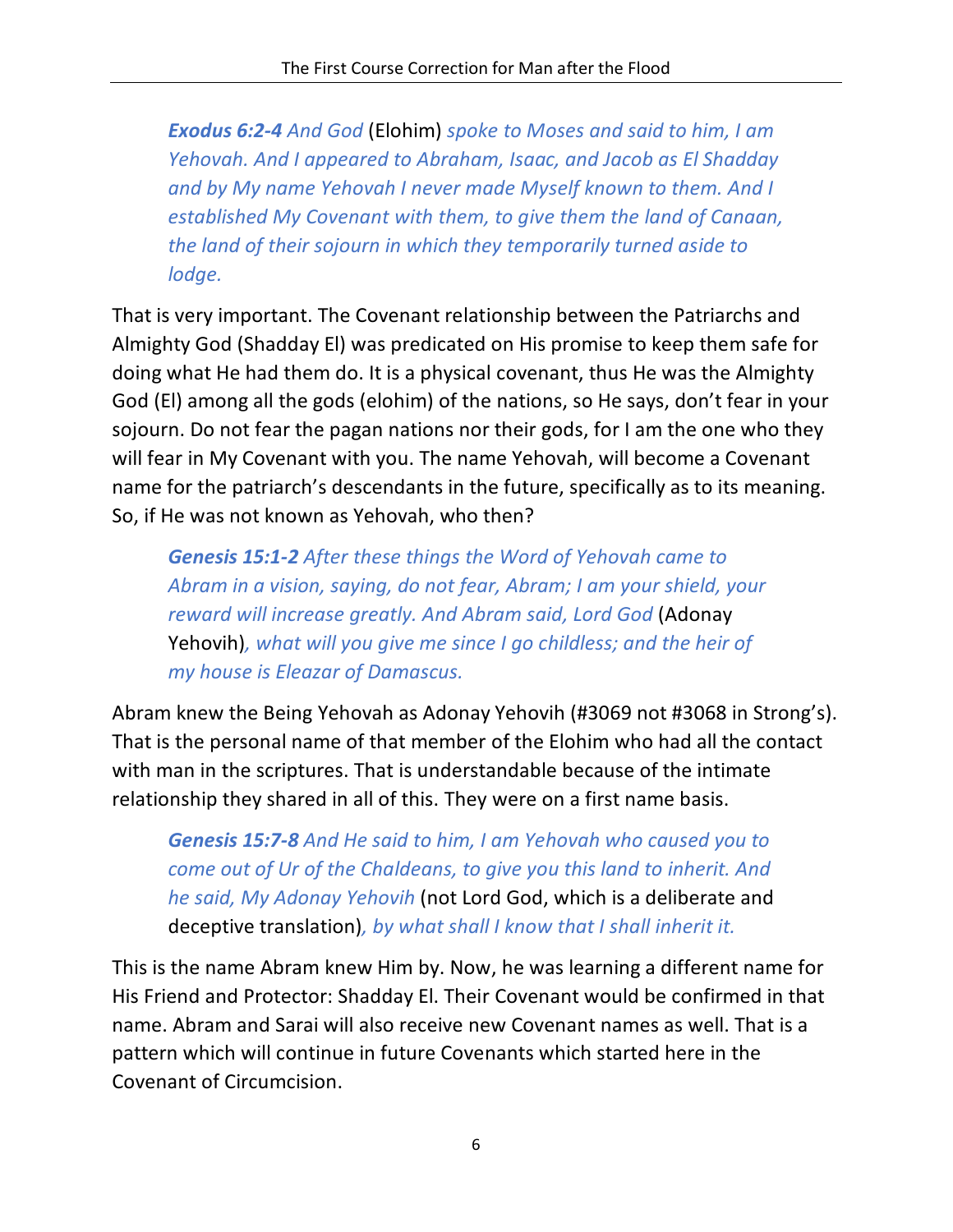That is not all we learn from Genesis 17:1-2. He was to walk without blemish before Shadday El from now on. No more excuses, for the record shows he had some nasty slipups prior to this. If he would do that, he would be blessed in every promise Yehovah/The Word had made to him. Without blemish is the Hebrew word tamyin which we discussed at some length earlier in the study. It was a physical condition requirement, to be able to be presented before God (Elohim). **Abram was the first "living sacrifice" and set that pattern for the future Covenant relationships. We too are to be** *tamyin***, without blemish before God. It is a daily function just like the daily offerings/sacrifices will become in the terms and conditions of Israel's Marriage Covenant.** 

*Romans 12:1-2 Therefore brothers, I call on you through the mercies of God to present your bodies as a living sacrifice, holy, fully agreeable to God, which is your logical service. But do not be twisted together with this age, but be hereafter adjusted by the renewing of your mind, to prove you are fully agreeable with the good and perfect will of God.*

Abram's faithful example set the pattern in the Plan of Salvation in place through his relationship with Adonay Yehovih/Shadday El/The Word. This is important in the timeline of the Plan, for we are seeing the physical consummation of the **father of Circumcision and the father of the Hebrews put in place.** However, we are not seeing his designation as the father of the faithful put in place here for it comes later with a very difficult test and example which will be patterned and followed on a spiritual level between the Elohim.

### **The Pattern of New Names**

We have addressed Yehovah's Covenant name, now let's address Abram's. Both had new names and that is very significant. The pattern of new names in Covenants to come is being established right here. So, before we move on in Genesis let's take a quick look at this pattern so we do not lose sight of the significance of it. The pattern starts with the Being: The Word/Yehovah (one of the Elohim), who Abram initially calls Adonay Yehovih but then becomes known to him as Shadday El with the Covenant of Gen 17. Later, we will see this Member of the Elohim, became to be known as the Lamb of the Father's Household and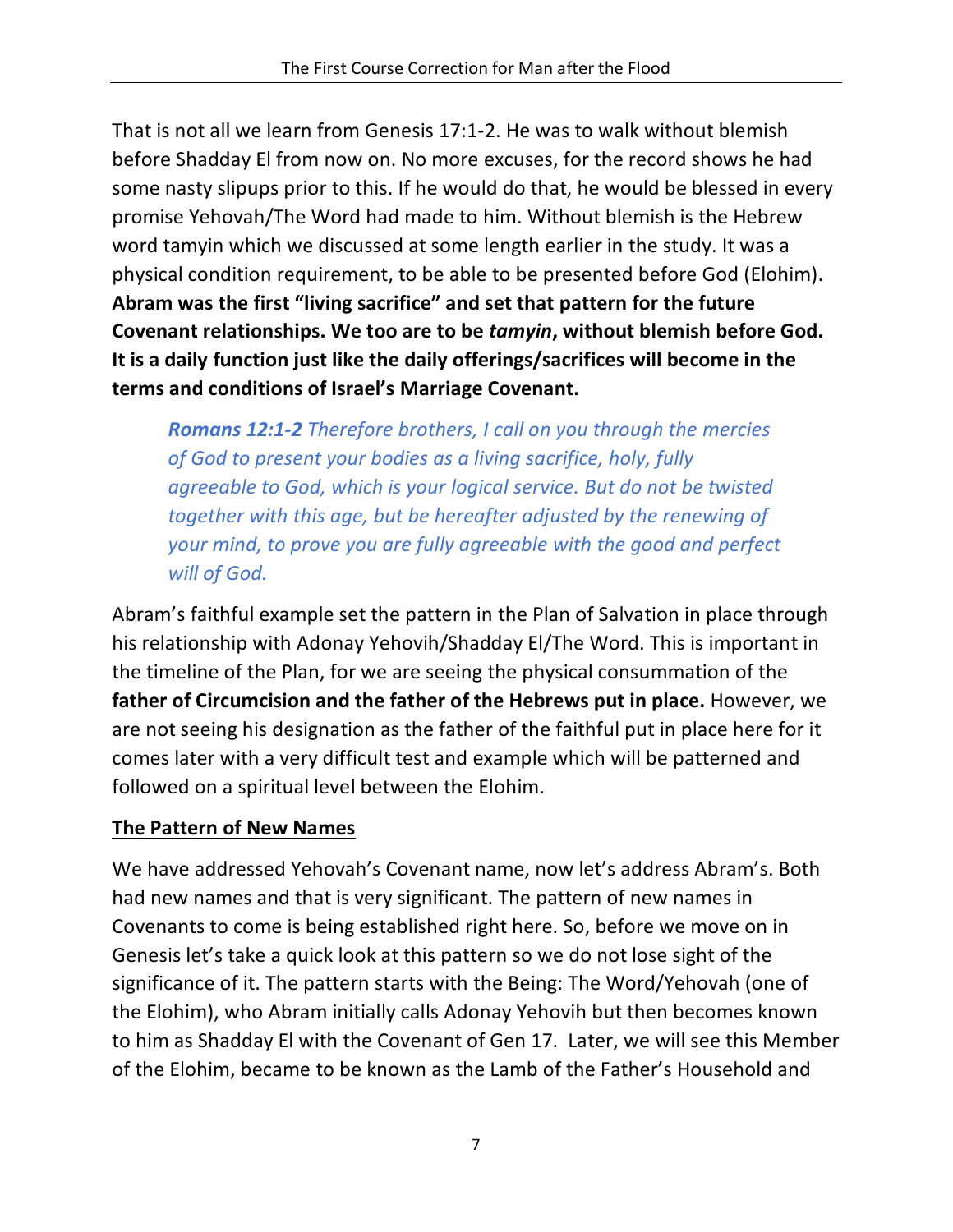the Husband of the Marriage Covenant with Israel, fulfilling the spiritual goal of becoming the righteous Second Adam for the righteous Second Eve.

*Hebrews 1:4 Having become so much better than the angels* (in His lowly physical existence)*, He has inherited a name more excellent than they.*

*Revelation 19:12-13 And His eyes were as a flame of fire, and on His head many binding acts, having a name that had been written, which no one knows except Himself* (we still don't know)*; and having been clothed in a garment which had been dipped in blood. And His name was called The Word of God."* (Prior to divesting Himself of all His Glory and now was again)

Our Savior/Husband, the Second Adam, has been known by many names which define all the functions He personally has in the Plan of Salvation. Revelation 19:16 tells us of another name He will be known as; King of kings and Lord of lords.

Now, some new names assigned to those who qualify to be the Bride in Father's household, the Second Eve.

*Revelation 3:12 The one overcoming, I will make him a pillar in the temple of My God* (Father)*, and he shall not go out any more. And I will write the name of My God on him, and the name of the city of My God, the New Jerusalem, which comes down out of Heaven from MY God, and My new name.*

*Revelation 14:1 And I saw, and behold, the Lamb standing on Mount Zion! And with Him were one hundred and forty-four thousand, with the name of His Father having been written on their foreheads.*

*Revelation 22:4 And they will see His face; and His name will be on their foreheads.*

It is all an amazing pattern the Elohim set in place here with Abraham and Sarah with great hope of future events going with it.

*Genesis 17:3-5 And Abram fell on his face. And God* (Elohim) *spoke with him, saying, As for Me, My Covenant is with you, and you shall*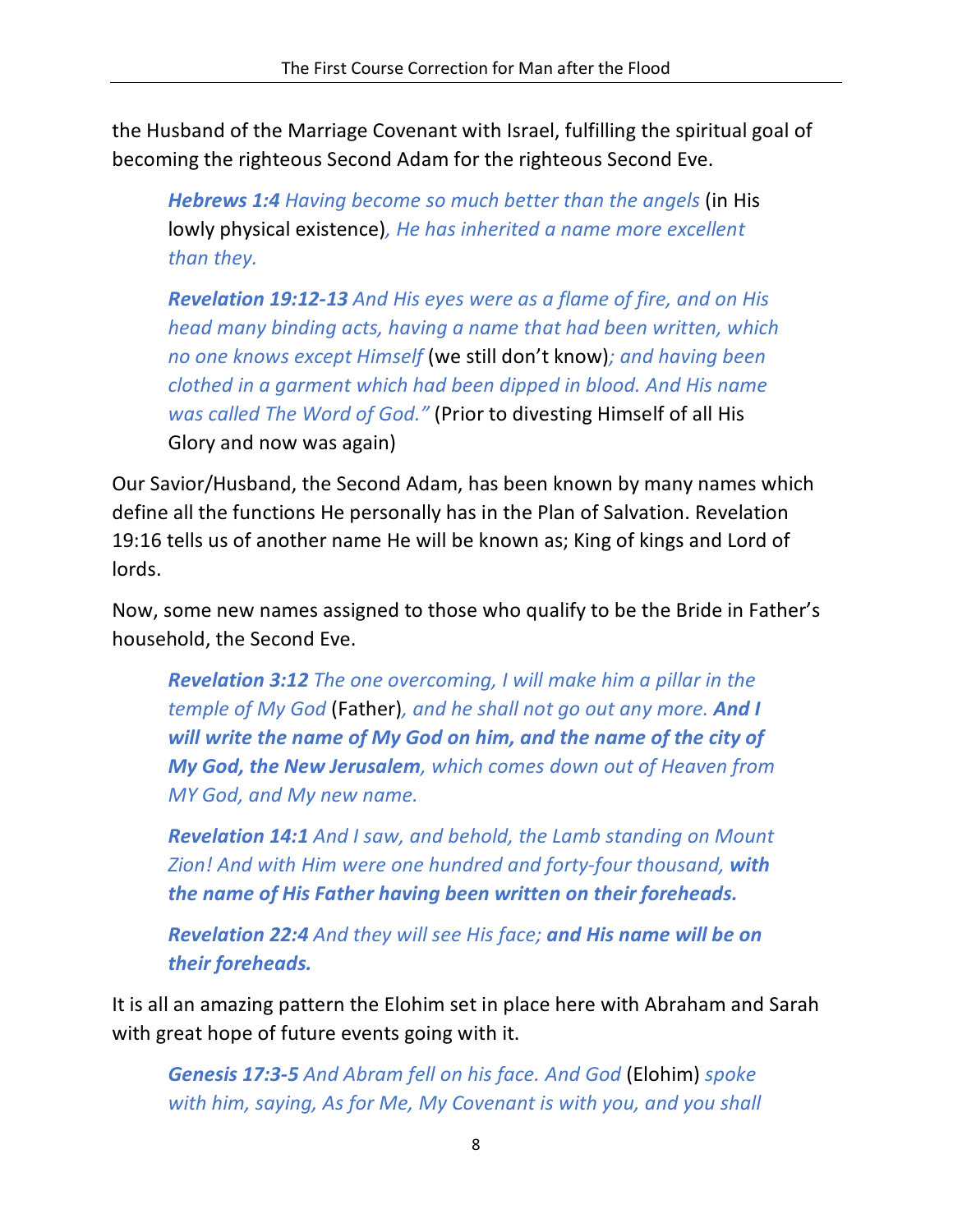*be a father of Many Nations. And your name shall no longer be called Abram; but your name shall be Abraham, for I have made you a father of many nations* (or groupings of people)*.*

It is important at this time here in the timeline of the Plan to take note that **Abram now has a new name reflecting more accurately the future result of the blessings he will be receiving for keeping his part of the Covenant.** This new name of Abraham is yet another designation of being a **lifted-up father, or elevated father** as Abram means. He is assigned a total of 4 designations of father.

### *Genesis 17:6 And I will make you immensely fruitful, and I will give you for* (the making) *of nations; and kings will come out of you.*

A quick inventory of his being immensely fruitful; Isaac with his two sons who formed two groups of people; then Jacob with his 12 sons and all the descendants involved; then Ishmael with his 12 sons and all their descendants. Those came through Sarah and Hagar. Now, the third wife Keturah (meaning incense) who bore him 6 more sons: Zimran, Jokshan, Medan, Midian, Ishbak, and Shuah and all their descendants. Many of whom play rolls in the future of the Hebrew people. Hagar was an Egyptian, and as for Keturah we don't know her nationality, but Abraham sent all her sons off to the east to separate them from Isaac. That gives us some indication that there was probably a connection through Keturah to the region. Ishmael was close by, just to the east. Many of Keturah's sons went further eastward with their gifts their father had given them. Attempting to discover who all of Abraham sons are today is a really fun study which helps to show who is who in the middle east at this time and who is aligned with whom, the ancient family connections, as well as the ancient hatreds which developed.

*Genesis 17:7-8 And I will establish My Covenant between Me and you, and your seed after you in their generations for a perpetual Covenant to be God* (Elohim) *to you and to your seed after you. I will give to you and to your seed after you* (only through Isaac, **the son of promise**) *the land of your sojourning, all the land of Canaan, for a never-ending possession, and I will be their God* (Elohim)*.*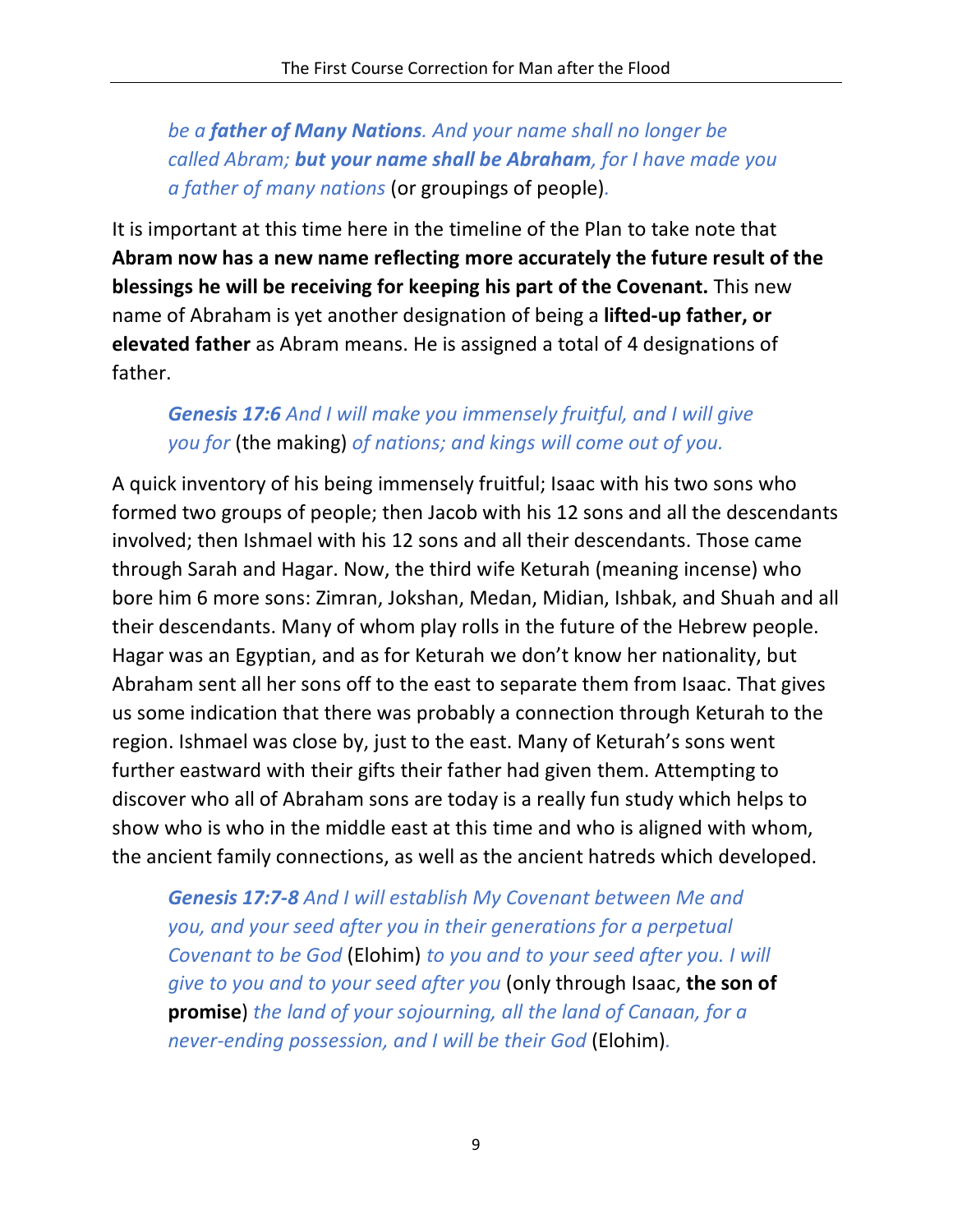Once again, please notice the conditions here, *if they worship Him as their God.* That becomes a very big problem. Thus, many are removed from the Land. It is all connected together and there are rules in place for the people involved to follow. Always choices to make which shows the Elohim what is the intent and character of the heart.

*Genesis 17:9-13 And God* (Elohim) *said to Abraham, you shall keep My Covenant, you and your seed after you in their generations. This is My Covenant which you shall keep between you and Me and your seed after you: every male child among you shall be circumcised. And you shall circumcise the flesh of your foreskin. And it shall be a visible sign of the Covenant between Me and you. And a son of eight days shall be circumcised among you, every male in every generation, he that is born in the house, or bought with silver from any foreigner who is not of your seed.*

Everyone who comes into his household throughout their generations needs to be circumcised, to bear the outward visible physical sign of the physical Covenant set in place, **as to the Land of Canaan**. Even a foreigner who comes into the house needs to comply with this command set in the terms and conditions of the Covenant of the Land. If not, a penalty would be applied.

*Genesis 17:14 And an uncircumcised male who is not circumcised in the flesh of the foreskin, his breathing existence shall be cut off from his people for he has broken My Covenant.*

These same terms will apply to a future Covenant, a Marriage Covenant. However, as we discussed earlier in the study, it will be a circumcision made without hands, a circumcision of the heart. Let's not forget that Sarai receives a new Covenant name at this time as well which will reflect her part in the Covenant promises. It is through her seed that they will be fulfilled, not through Ishmael, or for that matter any of the other sons of Abraham through Keturah.

*Genesis 17:15-22 And God* (Elohim) *said to Abraham, you shall not call your wife Sarai* (division) *by her name Sarai, for Sarah* (Queen) *shall be her name; and I have blessed her and also given to you a son from her. Yes, I have blessed her and she shall become nations; kings*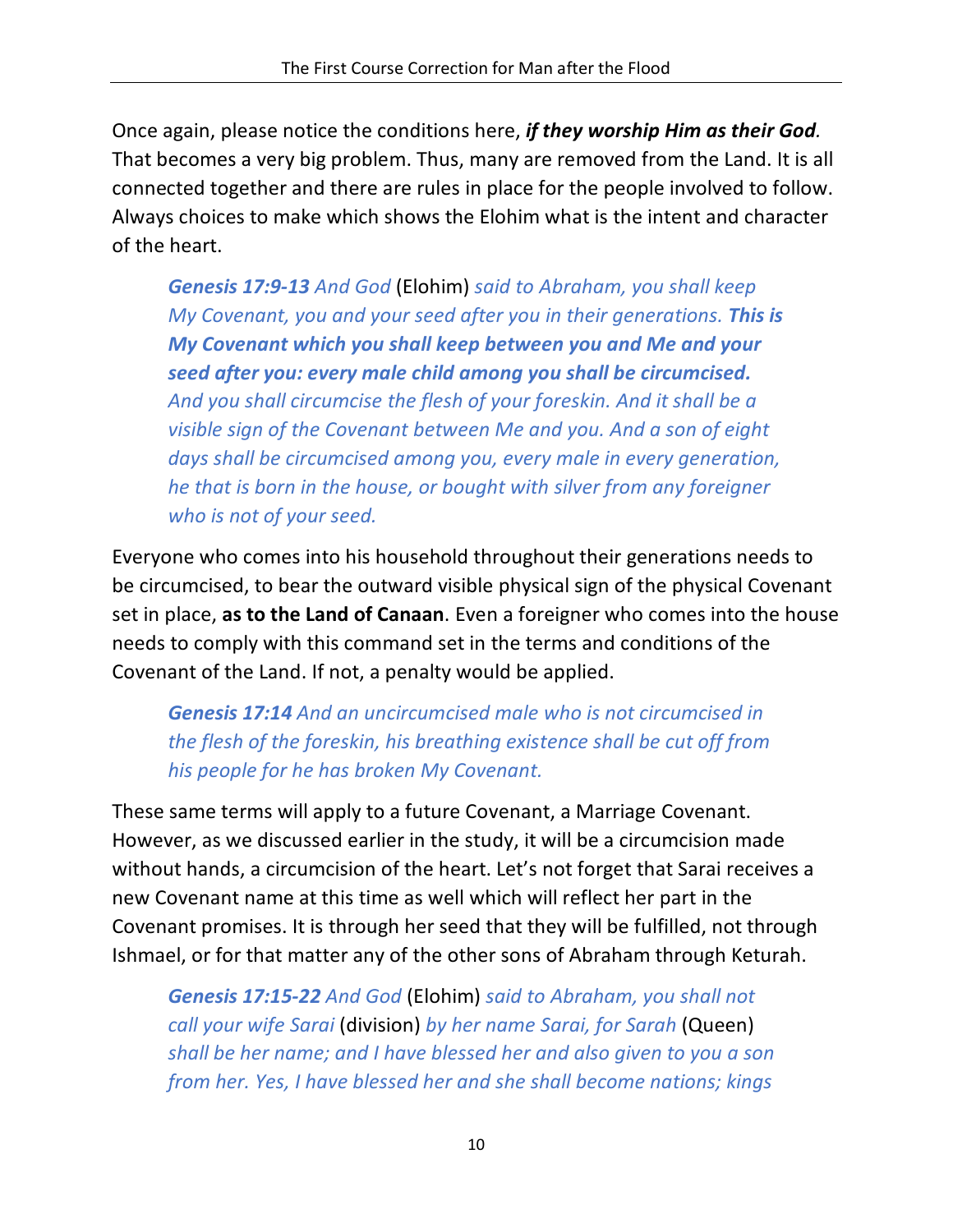*of people shall be from her. And Abraham fell on his face and laughed. And said in his heart, shall a child come to be born to a son of one hundred years? And shall Sarah bear, a daughter of ninety years?* (the promises are to be fulfilled in Isaac and his seed) *And Abraham said to God* (Elohim)*, O that Ishmael* (El gives ear) *might live before You! And God* (Elohim) *said, your wife Sarah truly shall bear you a son,* (so stop mocking Me with your laughter and just for that) *and you shall call his name Isaac* (mocking laughter)*. And I have established My Covenant with him for a Perpetual Covenant and with his seed after him. And as to Ishmael, I have heard you. Behold, I have blessed him and will make him fruitful and will multiply him exceedingly. He shall father twelve princes, and I will make him a great nation. But I will establish My Covenant with Isaac, whom Sarah shall bear to you at the appointed time next year. And He finished talking with him. And God* (Elohim) *ascended up from Abraham.*

The matter of who would receive the Covenant promises was closed, no more discussion or speculation. The entirety of Canaan was gifted to Isaac and his descendants who are the twelve tribes of Israel. Ishmael was given his own territories as the record shows. As well, upon Abraham's death, both Isaac and Ishmael buried him. His other sons were far departed to the lands of the east.

#### **Abraham as Father of the Faithful**

To date we have seen that Abraham was the father of Circumcision, father of the Hebrews, and father of Many Nations. Now, we are going to read about the test which confirmed to all that he is the father of the Faithful as well.

*Hebrews 11:17-19 By faith Abraham, when he was tested, offered up Isaac, he who had received the promise offered up his only begotten of whom it was said, in Isaac your seed shall be called, reckoned that God was able to raise him up, even from the dead; from where he indeed had obtained him in a figurative sense.* (Because of his and Sarah's age limitations)

Let's read about that as it happened.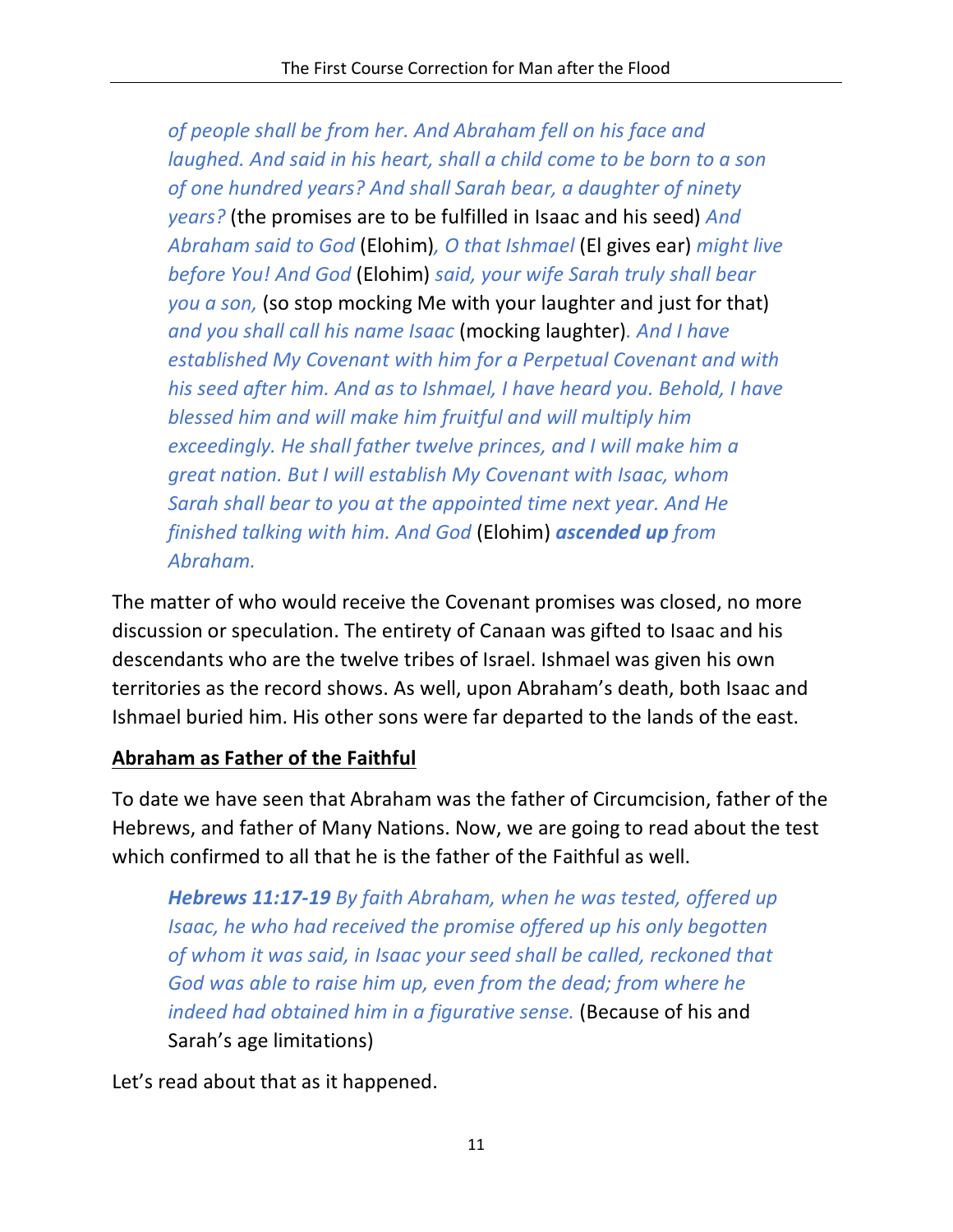*Genesis 22:1-5 And after these things, God* (Elohim)*, testing Abraham, said, to him, Abraham! And he said, I am here. And He* (The Word/Yehovah) *said, now take your son, who you love as your only begotten, and go into the land of Moriah: and there offer him for a burnt offering on one of the mountains which I will tell to you. And Abraham rose early in the morning and saddled his ass, and took two of his young men with him,* (Why? Two witnesses confirm a matter) *and his son Isaac. And he split wood for a burnt offering. And he rose up and went to a place which God* (Elohim) *had said to him. And on the third day Abraham lifted up his eyes and saw the place from a distance. And Abraham said to his young men, you stay here with the*  ass. I and the boy will go on to a place, that we may worship, and *may return to you.*

Do we understand the significance of that statement? Abraham was confident one way or the other, they would both be returning. That is what Paul in Hebrews was just telling us, that Abraham believed, even if he had to kill him, that God would raise him from the dead for He was faithful in His promises

*Genesis 22:6-12 And Abraham took the wood of the burnt offering and laid it on his son Isaac;* (The only begotten Son of the Father also had to carry His own wooden cross in which He would be killed on) *and he took the fire and the knife in his hands. And the two went together. And Isaac spoke to his father Abraham and said, my father. And he said, I am here, and he said see, the fire and the wood, but where is the lamb for a burnt offering? And Abraham said, my son, God* (Elohim) *will see to the lamb for Himself for a burnt offering. And the two of them went together. And they came to the place that God*  (Elohim) *had said to him. And Abraham built the altar and arranged the wood. And he bound his son Isaac and laid him on the altar, on the wood. And Abraham stretched out his hand and took the knife to slay his son. And the messenger of the Lord* (Yehovah) *called to him from the heavens and said, do not lay your hand on the boy nor do anything to him. For now I know that you revere God* (Elohim) *and you have not withheld your son, your only begotten* (of promise) *from Me.*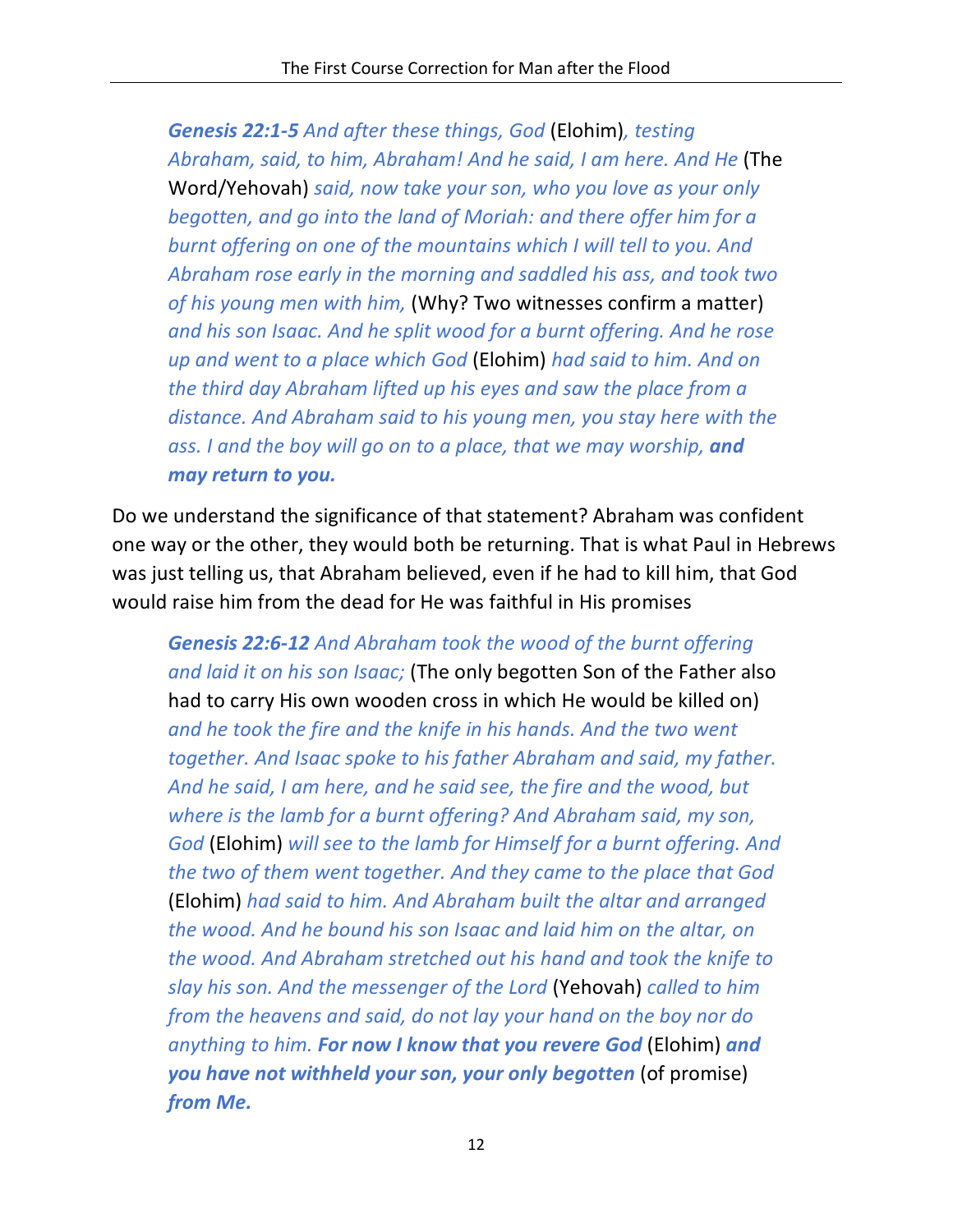Verse 14 is a prophesy about this place to come. This is a special place to the Elohim for it is at this location that The Father and Son will be separated for the first time in eternity.

## *Genesis 22:14 And Abraham called the name of that place: Yehovah Will See; so that it is still called that today, in the Mount of Yehovah it will be seen.* (Yes, it will be later in the timeline of the Plan)

How does one begin to address the depth of Abraham's faithful obedience and trust in his Friend to keep the promises He had made to him? This distinctive narrative of those events will be used in the future to test the relationship of the two Beings we know as the Elohim, the US. The Father will also be offering up His only begotten Son on behalf of mankind to move the Plan of Salvation to another level. **This depth of relationship between Abraham and Yehovah/The Word is the new standard the Elohim will be looking for.** They have a faithful husband and wife team, working as "one" in the things they are doing. Each has their own function but both work towards a commonly shared goal.

In the first section of this study we took the time to briefly address who this God Being was that was having all the interaction with mankind on behalf of both of the Elohim. This is a mystery to many today and should not be. This Yehovah: The Word/El Shadday/Adonay Yehovih is the Being who emptied Himself of all His divine glory to become Jesus Christ. It is He who was Abraham's Friend in all his sojourning years. Abraham loved Him exceedingly and rejoiced when they were together. Jesus addresses this so very clearly when instructing the Jews often (those who keep the traditions of the elders) but never so pointedly than in

*John 8:56-59 Your father Abraham leaped for joy in the day that he could view My former self and he saw and rejoiced. Then the Jews said to Him, you do not yet have fifty years, and have You seen Abraham?* (They knew exactly what He had just said) *Jesus said to them, truly, truly, I say to you, before Abraham came into being, I AM! Then they took up stones that they may throw at Him…"* (to kill Him for blasphemy)

He just told them He was their God after telling them in the following;